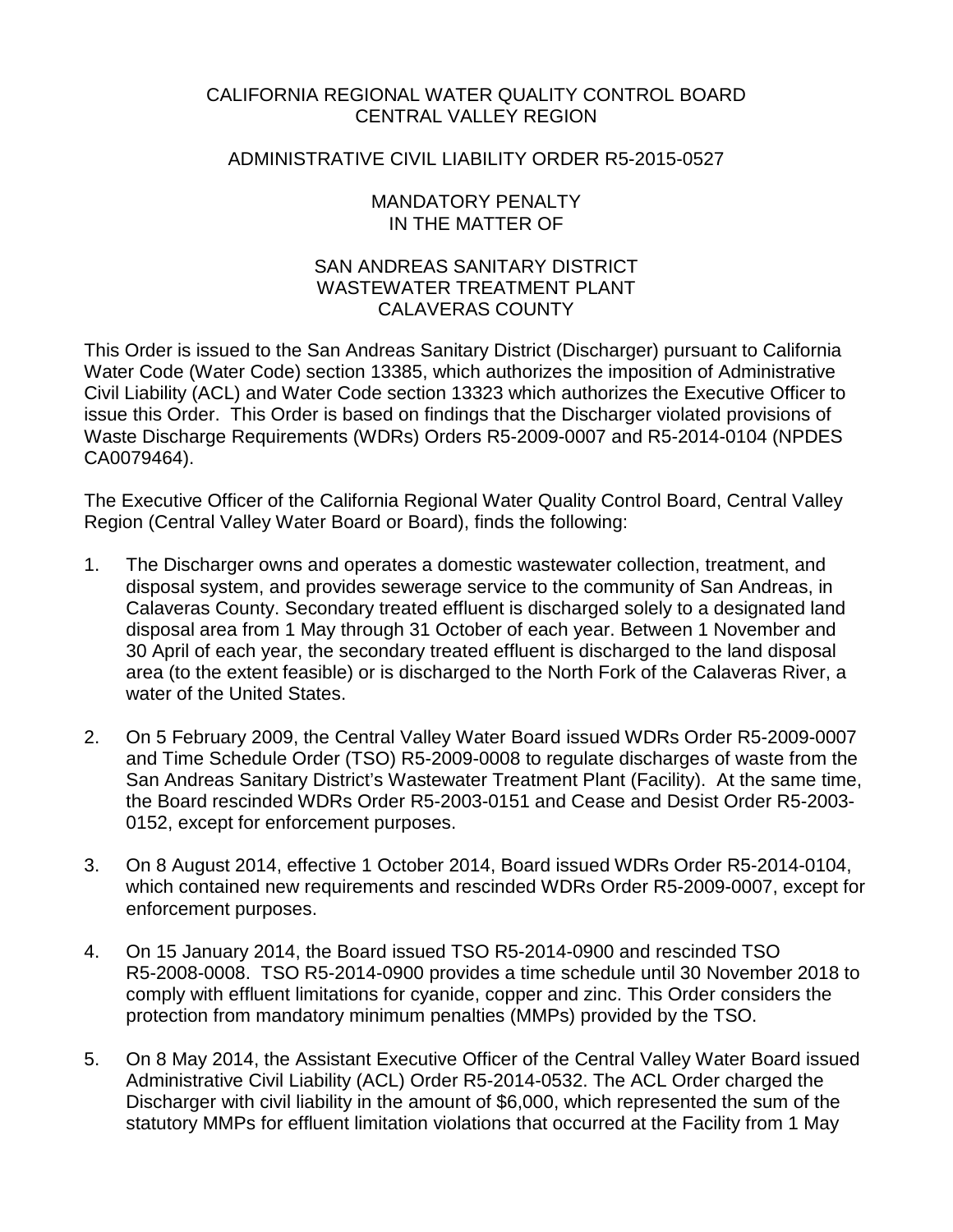2010 to 31 December 2013. The Discharger completed a compliance project to satisfy the ALC Order and the Board considers the effluent violations specifically listed in Attachment A to Order R5-2014-0532 resolved.

- 6. This Order addresses violations subject to MMPs which occurred during the period of 1 January 2014 through 31 December 2014. On 5 January 2015, Central Valley Water Board staff issued the Discharger a Notice of Violation (NOV) and draft Record of Violations (ROV) for the period of 1 January 2014 through 31 October 2014. On 23 January 2015, the Discharger responded to the ROV and requested that the MMPs be applied toward a compliance project to offset the MMPs, as allowed by Water Code section 13385(k). This Order extends the period of violations through 31 December 2014, and as a result, one additional violation has been added to this Order.
- 7. Water Code section 13385 subdivisions (h) and (i) require assessment of mandatory minimum penalties and state, in relevant part, the following:

Water Code section 13385 subdivision (h)(1) states:

Notwithstanding any other provision of this division, and except as provided in subdivisions (j), (k), and (l), a mandatory minimum penalty of three thousand dollars (\$3,000) shall be assessed for each serious violation.

Water Code section 13385 subdivision (h)(2) states:

For the purposes of this section, a "serious violation" means any waste discharge that violates the effluent limitations contained in the applicable waste discharge requirements for a Group II pollutant, as specified in Appendix A to Section 123.45 of Title 40 of the Code of Federal Regulations, by 20 percent or more or for a Group I pollutant, as specified in Appendix A to Section 123.45 of Title 40 of the Code of Federal Regulations, by 40 percent or more.

Water Code section 13385 subdivision (i)(1) states:

Notwithstanding any other provision of this division, and except as provided in subdivisions (j), (k), and (l), a mandatory minimum penalty of three thousand dollars (\$3,000) shall be assessed for each violation whenever the person does any of the following four or more times in any period of six consecutive months, except that the requirement to assess the mandatory minimum penalty shall not be applicable to the first three violations:

- A) Violates a waste discharge requirement effluent limitation.
- B) Fails to file a report pursuant to Section 13260.
- C) Files an incomplete report pursuant to Section 13260.
- D) Violates a toxicity effluent limitation contained in the applicable waste discharge requirements where the waste discharge requirements do not contain pollutant-specific effluent limitations for toxic pollutants.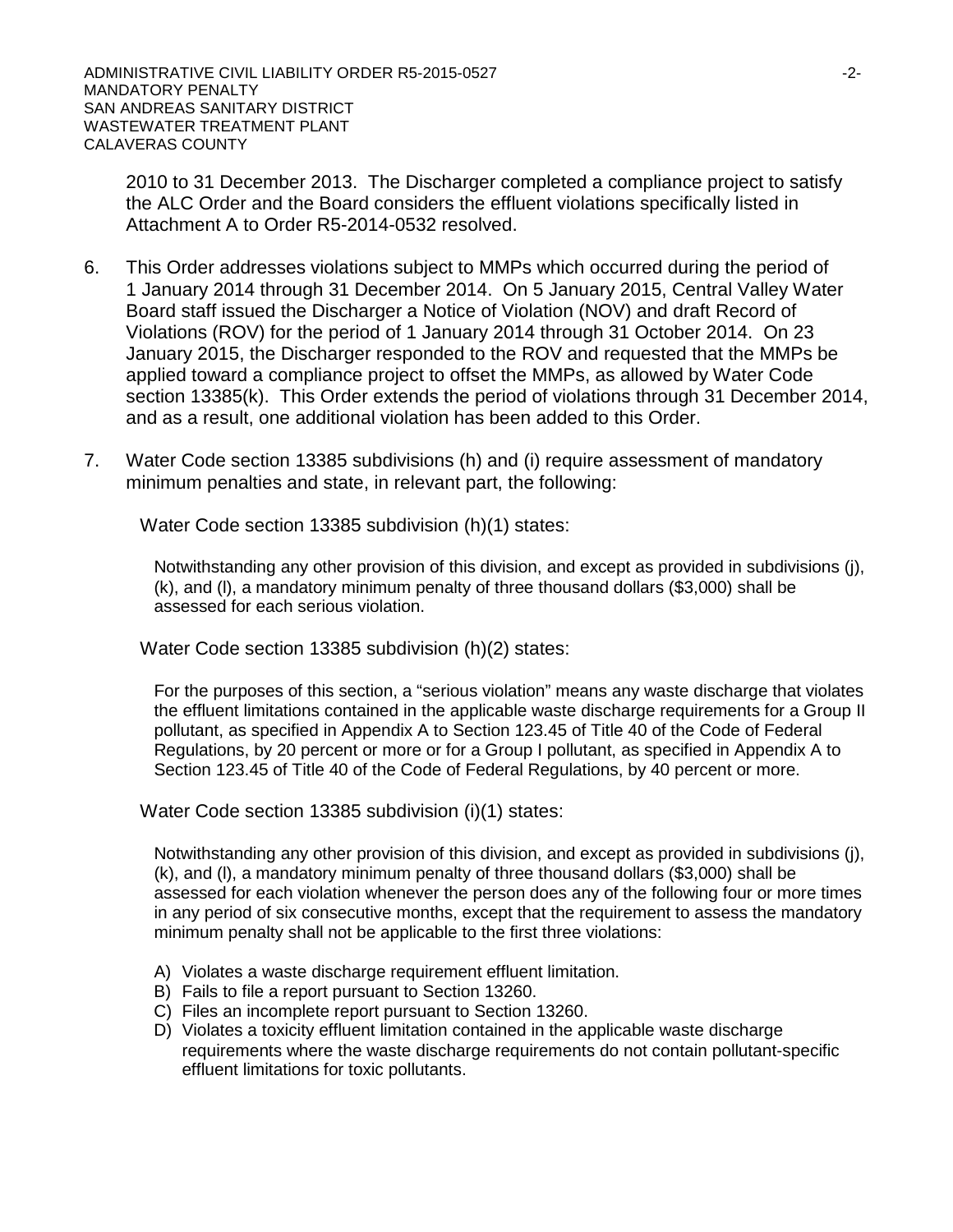- 8. WDRs Order R5-2009-0007 Effluent Limitations IV.A.1.e include, in part, the following effluent limitations:
	- e. Total Residual Chlorine. Effluent total residual chlorine shall not exceed:
		- i. 0.011 mg/L, as a 4-day average; and
		- ii. 0.019 mg/L, as a 1-hour average.
- 9. WDRs Order R5-2014-0104 Effluent Limitations IV.A.1.e include, in part, the following effluent limitations:
	- e. Total Residual Chlorine. Effluent total residual chlorine shall not exceed:
		- i. 0.011 mg/L, as a 4-day average; and
		- ii. 0.019 mg/L, as a 1-hour average.
- 10. According to the Discharger's self-monitoring reports, the Discharger committed two (2) violations of the above effluent limitations during the period from 1 January 2014 through 31 December 2014. The violations are defined as serious because measured concentrations of Group II constituents exceeded maximum prescribed levels by twenty percent (20%) or more. The mandatory minimum penalty for these serious violations is **six thousand dollars (\$6,000)**.
- 11. The total amount of the mandatory minimum penalties assessed for the cited effluent violation is **six thousand dollars (\$6,000).** A detailed list of the cited effluent violations is included in Attachment A, a part of this Order. This Order addresses administrative civil liability for violations that are specifically listed in Attachment A as subject to mandatory minimum penalties.
- 12. Water Code section 13385 (k) states:

(1) In lieu of assessing all or a portion of the mandatory minimum penalties pursuant to subdivisions (h) and (i) against a publicly owned treatment works serving a small community, the state board or the regional board may elect to require the publicly owned treatment works to spend an equivalent amount towards the completion of a compliance project proposed by the publicly owned treatment works, if the state board or the regional board finds all of the following:

(A) The compliance project is designed to correct the violations within five years.

(B) The compliance project is in accordance with the enforcement policy of the state board, excluding any provision in the policy that is inconsistent with this section.

(C) The publicly owned treatment works has prepared a financing plan to complete the compliance project.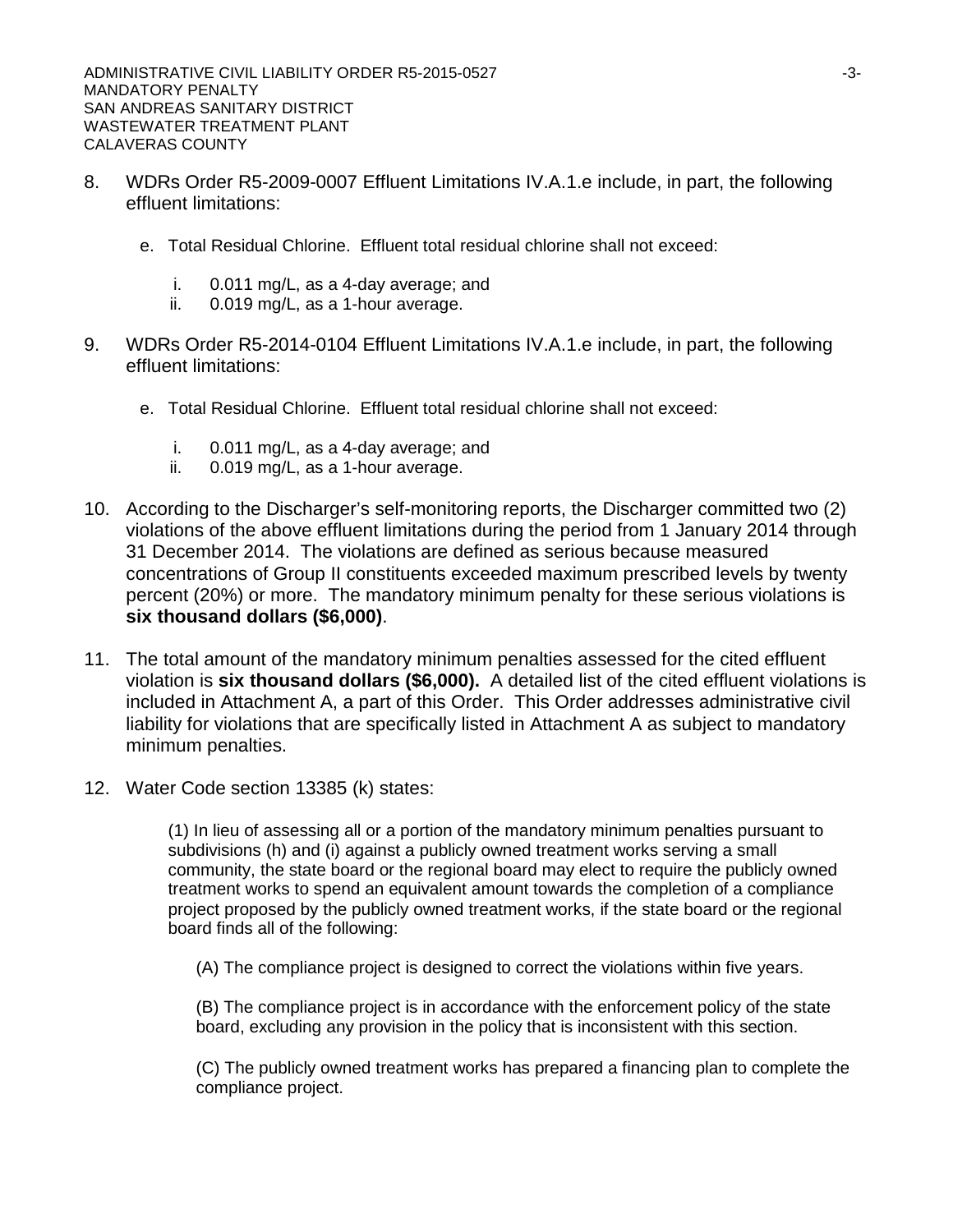(2) For the purposes of this subdivision, "a publicly owned treatment works serving a small community" means a publicly owned treatment works serving a population of 10,000 persons or fewer or a rural county, with a financial hardship as determined by the state board after considering such factors as median income of the residents, rate of unemployment, or low population density in the service area of the publicly owned treatment works.

- 13. The 2009 State Water Resources Control Board's *Water Quality Enforcement Policy* delegates the Regional Boards the authority to determine whether a publicly owned treatment works serves a small community with financial hardship. On 6 January 2014, the Central Valley Water Board determined that the San Andreas Sanitary District meets the definition of a small community with a financial hardship.
- 14. In a 12 February 2015 letter, the Discharger proposed a compliance project to improve the existing sodium bisulfite injection system by relocating the bisulfite injection point and feed pumps, insulating bisulfite lines, providing carrier water for sodium bisulfite system, and adding a total chlorine residual monitoring location at the end of the chlorine contact basin to ensure proper dechlorination. The proposed project will ensure to provide a better mixing zone, longer contact time between injection points, minimize bisulfite crystallization, and provide reliable dechlorination, thus eliminating any future total chlorine residual effluent violations.
- 15. Board staff finds that the proposed compliance project qualifies as a compliance project within the meaning of Water Code section 13385 (k) because it will result in compliance with the total residual chlorine effluent limitation.
- 16. The Central Valley Water Board finds that the compliance project will remedy the violations for total residual chlorine. The compliance project has been designed to correct these violations within five years, the timeline for the compliance project is as short as possible, and the compliance project has been designed in accordance with the State Water Board's Water Quality Enforcement Policy. The amount that the Discharger has expended or plans to expend on the compliance project is in excess of the mandatory minimum penalty that the Board is required to assess under Water Code sections 13385(h) and (i) for the violations that are to be addressed by the compliance project.
- 17. This Order constitutes a settlement of the violations herein mentioned. Notice of this settlement was published on the Central Valley Water Board's website, and was provided to all interested parties. The 30-day public notice and comment period mandated by federal regulations (40 C.F.R. § 123.27) has expired. No comments were received.
- 18. Issuance of this Administrative Civil Liability Order to enforce Water Code Division 7, Chapter 5.5 is exempt from the provisions of the California Environmental Quality Act (Pub. Resources Code § 21000 et seq.), in accordance with California Code of Regulations, title 14, sections 15307, 15308 and 15321(a)(2).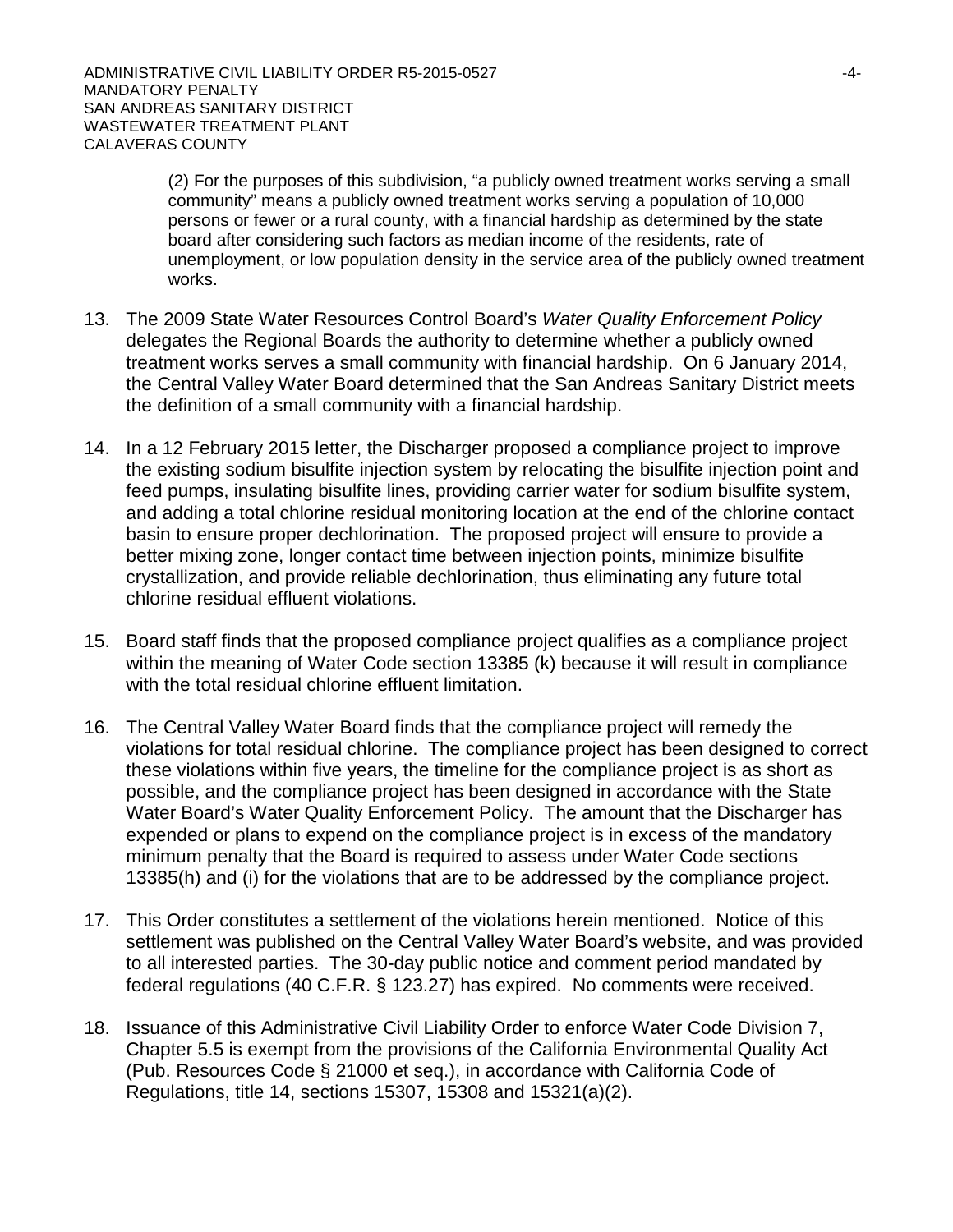# **THE SAN ANDREAS SANITARY DISTRICT IS HEREBY GIVEN NOTICE THAT:**

- 1. The Discharger shall be assessed an Administrative Civil Liability of **six thousand dollars (\$6,000)**.
- 2. The entire \$6,000 penalty shall be considered satisfied through the expenditure of an equivalent or greater amount on the completion of the compliance project described in Finding 14, if the Discharger complies with time schedule and deliverables listed in Attachment B to this Order.
- 3. A progress report shall be submitted on or before each of the above compliance dates. The report shall describe the work undertaken to comply with this Order.
- 4. The Executive Officer may extend the deadlines contained in this Order if the Discharger demonstrates that unforeseeable contingencies have created delays, provided that the Discharger continues to undertake all appropriate measures to meet the deadlines. The Discharger shall make any deadline extension request in writing at least 30 days prior to the deadline. Under no circumstances may the completion of any of the approved compliance projects extend past five (5) years from the issuance of this Order.
- 5. The Discharger must obtain written approval from the Executive Officer for any significant departures from the project outlines and the time schedules shown above. Failure to obtain written approval for any significant departures may result in the assessment of the full amount of the suspended mandatory minimum penalty.
- 6. If, in the judgment of the Executive Officer, the Discharger fails to complete the compliance project in accordance with the due dates listed above (including any extensions approved by the Executive Officer), the Executive Officer may demand payment of the suspended liability that reflects the portion of the compliance project that has not been satisfactorily completed. Payment must be made within 30 days of such a demand.
- 7. Should the Discharger fail to take any of the above actions, the Executive Officer may refer the matter to the State Attorney General for enforcement of the terms of this Order. The Board reserves the right to take any enforcement action authorized by law.
- 8. This Order is final upon signature.

Any person aggrieved by this action of the Central Valley Water Board may petition the State Water Board to review the action in accordance with Water Code section 13320 and California Code of Regulations, title 23, sections 2050 and following. The State Water Board must receive the petition by 5:00 p.m., 30 days after the date that this Order becomes final, except that if the thirtieth day following the date that this Order becomes final falls on a Saturday, Sunday, or state holiday, the petition must be received by the State Water Board by 5:00 p.m.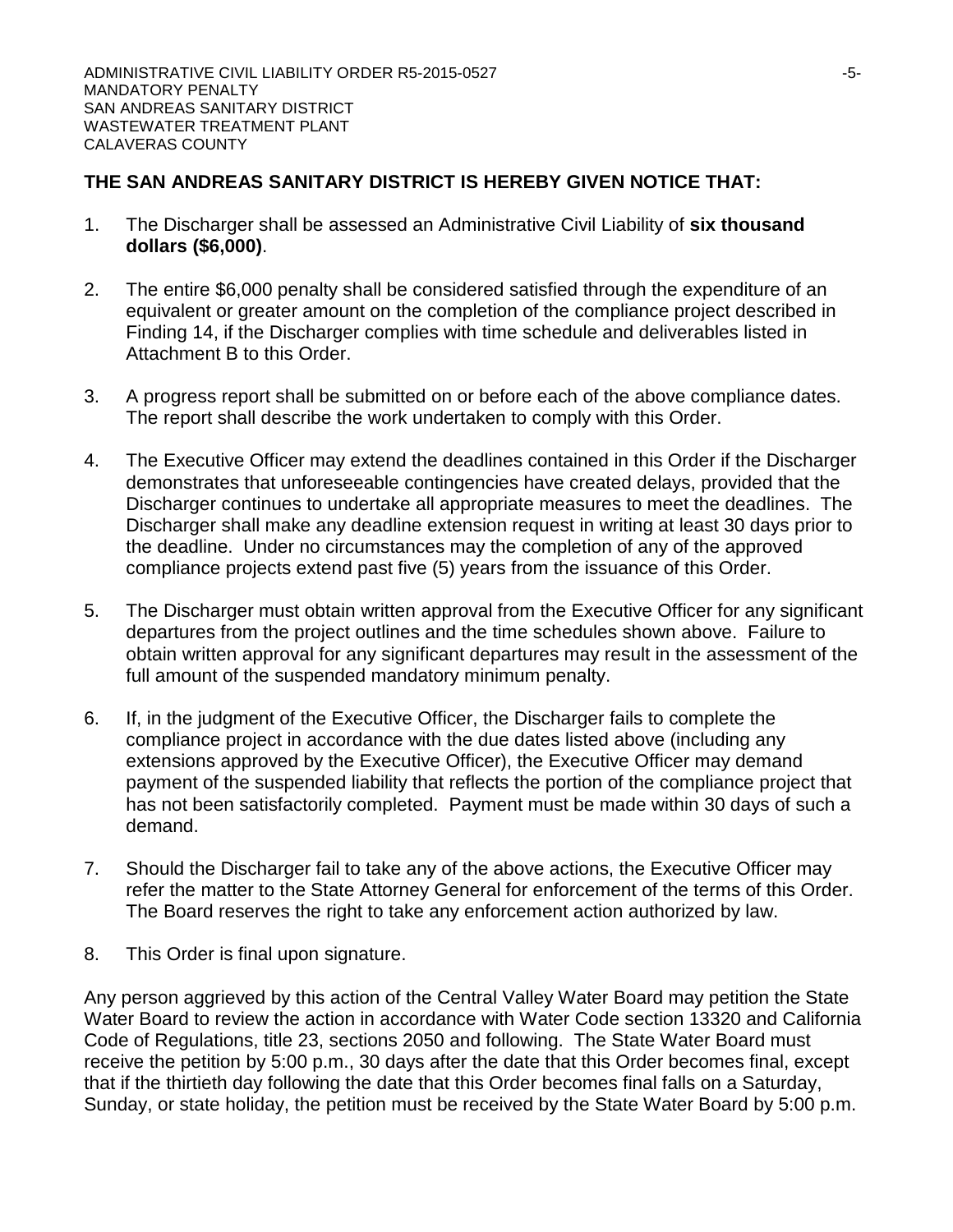ADMINISTRATIVE CIVIL LIABILITY ORDER R5-2015-0527 **FOR A SET A SET A SET A SET A SET A SET A SET A SET A SET A SET A** MANDATORY PENALTY SAN ANDREAS SANITARY DISTRICT WASTEWATER TREATMENT PLANT CALAVERAS COUNTY

on the next business day. Copies of the law and regulations applicable to filing petitions may be found on the Internet at:

http://www.waterboards.ca.gov/public\_notices/petitions/water\_quality or will be provided upon request.

*Original Signed by Adam Laputz for*

PAMELA C. CREEDON, Executive Officer

11 June 2015 DATE

Attachment A: Record of Violations Attachment B: Compliance Project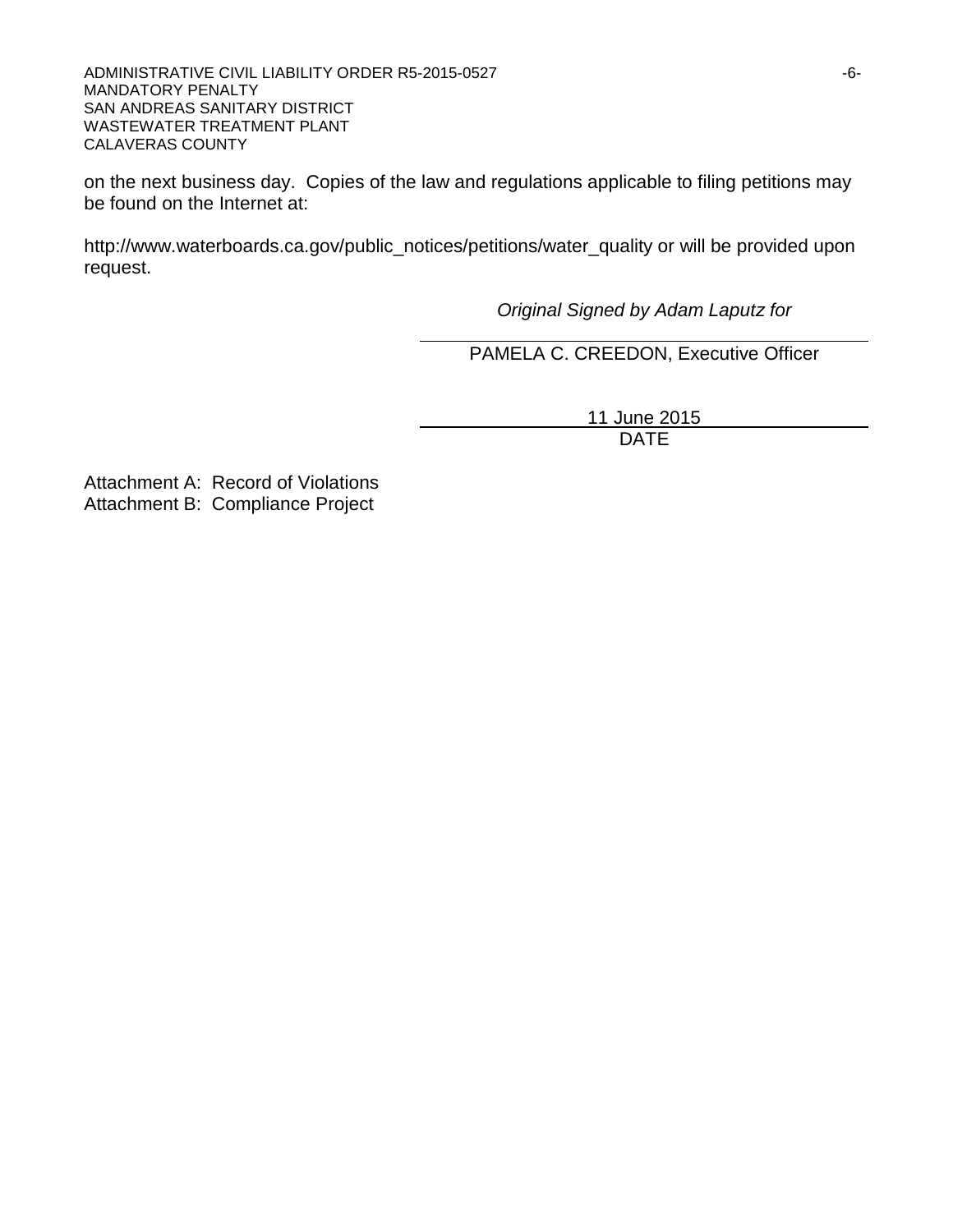### **ATTACHMENT A ADMINISTRATIVE CIVIL LIABILITY ORDER R5-2015-0527**

# **San Andreas Sanitary District**

#### **San Andreas Wastewater Treatment Plant**

RECORD OF VIOLATIONS (1 January 2014 - 31 December 2014) MANDATORY PENALTIES (Data reported under Monitoring and Reporting Programs R5-2009-0007 and R5-2014-0104)

| Date | Parameter                           | <u>Units</u> | Limit | Measured | <b>Period</b>  | Remarks | <b>CIWQS</b> |
|------|-------------------------------------|--------------|-------|----------|----------------|---------|--------------|
|      | 18-Feb-14 Total Residual Chlorine   | mg/L         | 0.019 | 0.023    | 1-hour Average | 2       | 966076       |
|      | 2 12-Dec-14 Total Residual Chlorine | ma/L         | 0.019 | 0.099    | 1-hour Average | 2       | 984839       |

Remarks:

- 1. Serious Violation: For Group I pollutants that exceed the effluent limitation by 40 percent or more.
- 2. Serious Violation: For Group II pollutants that exceed the effluent limitation by 20 percent or more.<br>3. Non-serious violation falls within the first three violations in a 180-day period, thus is not subject to
- 3. Non-serious violation falls within the first three violations in a 180-day period, thus is not subject to mandatory minimum penalties. Penalties that may be assessed for this violation are discretionary. This violation is not addressed or resolved in this ROV.
- 4. Non-serious violation subject to mandatory minimum penalties.

| <b>VIOLATIONS AS OF:</b>                    | 12/31/14 |
|---------------------------------------------|----------|
| <b>Group I Serious Violations:</b>          |          |
| <b>Group II Serious Violations:</b>         | 2        |
| Non-Serious Violations Not Subject to MMPs: |          |
| Non-serious Violations Subject to MMPs:     |          |
| <b>Total Violations Subject to MMPs:</b>    | 2        |

**Mandatory Minimum Penalty = (2 Group II Serious Violation) x \$3,000 = \$6,000**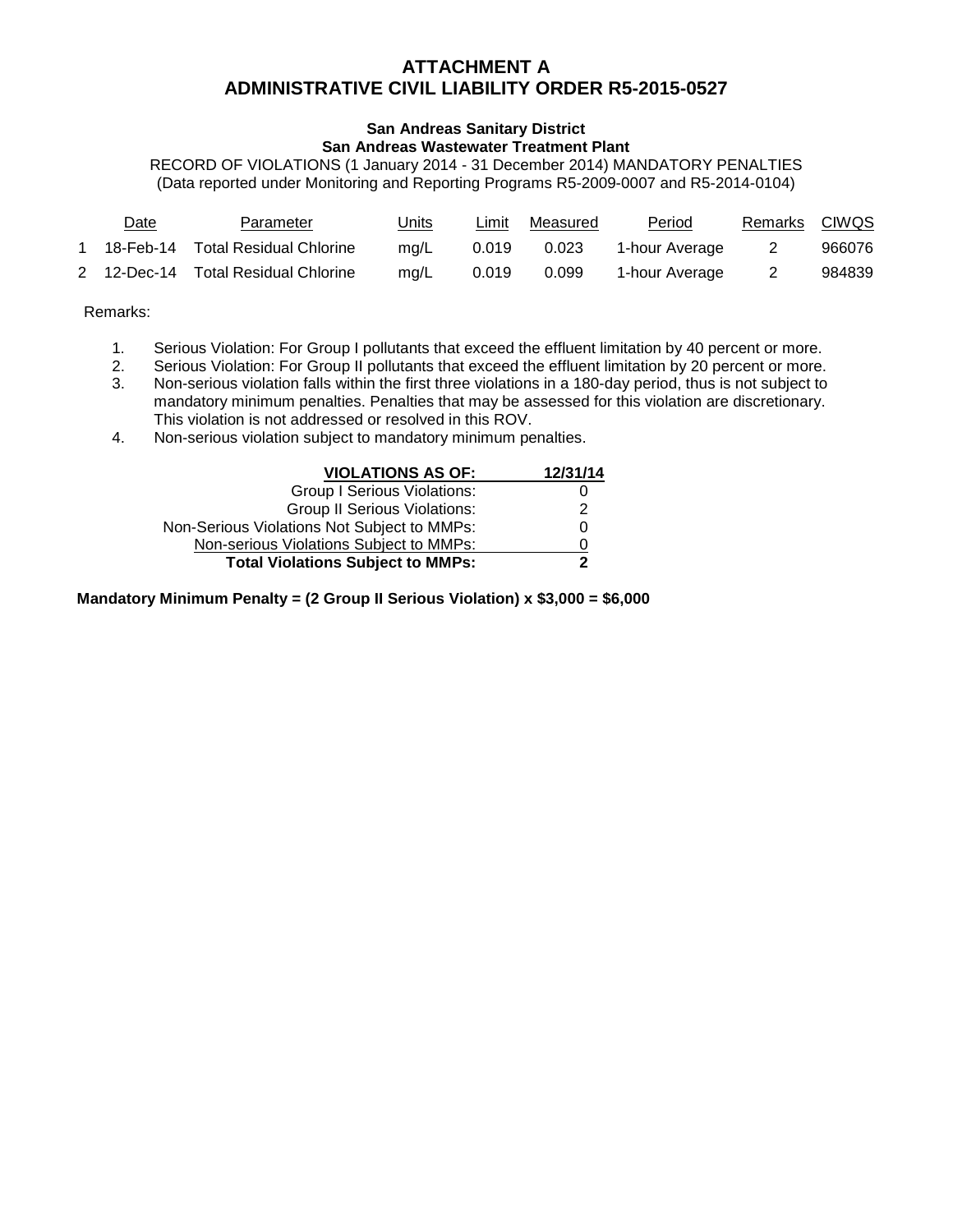#### **ATTACHMENT B ADMINISTRATIVE CIVIL LIABILITY ORDER R5-2015-0527**

# **Compliance Project Description**

#### **Project Description:**

The purpose of the proposed improvements to improve chlorine and sodium bisulfite dosing practices and to provide additional redundancy to the final disinfection and dechlorination process to eliminate future violations.

#### **Proposed Improvements**

- **I.** Relocate sodium bisulfite injection point: The proposed new sodium bisulfite injection point will be at the chlorine contact basin outlet, just downstream from the weir. This improvement will provide better mixing and longer contact time between injection point and the sampling point, which will provide a more consistent, representative effluent sample.
- **II.** Relocate sodium bisulfite feed pump: This improvement will provide feed system redundancy and increases system robustness.
- **III.** Heat trace sodium bisulfite recirculation lines: The sodium bisulfite recirculation pump will be installed and will be used to recirculate contents of the sodium bisulfite storage tank to minimize occurrence of crystallization of the product.
- **IV.** Provide carrier water for sodium bisulfite: This will ensure uniform sodium bisulfite dosing and reduce crystallization in the tubing.
- **V.** New chlorine residual monitoring location: The proposed improvements include installing a sample pump, chlorine residual analyzer, and required piping in the Facility's water pump station. The sample pump will draw from the chlorine contact basin just upstream of the effluent weir and recirculate it back to the basin. The sample analyzer will draw from the sample recirculation line. The output signal from this chlorine residual will be used to control the bisulfite feed pump to achieve dechlorination prior to the point of compliance.

#### **Water Bodies, Beneficial Uses and/or Pollutants Addressed by this Project:**

The Facility discharges to North Fork Calaveras River a water of the United States, tributary to New Hogan Reservoir within Upper Calaveras Watershed. The proposed improvements will ensure to provide a better mixing zone, longer contact time between injection points, minimize bisulfite crystallization, and provide reliable dechlorination, thus eliminating any future total chlorine residual effluent violations. The following existing and potential beneficial uses apply: municipal and domestic supply, recreation, non-contact water recreation; warm freshwater habitat; cold freshwater habitat migration of aquatic organisms; spawning, reproduction, and/or early development; and wildlife habitat.